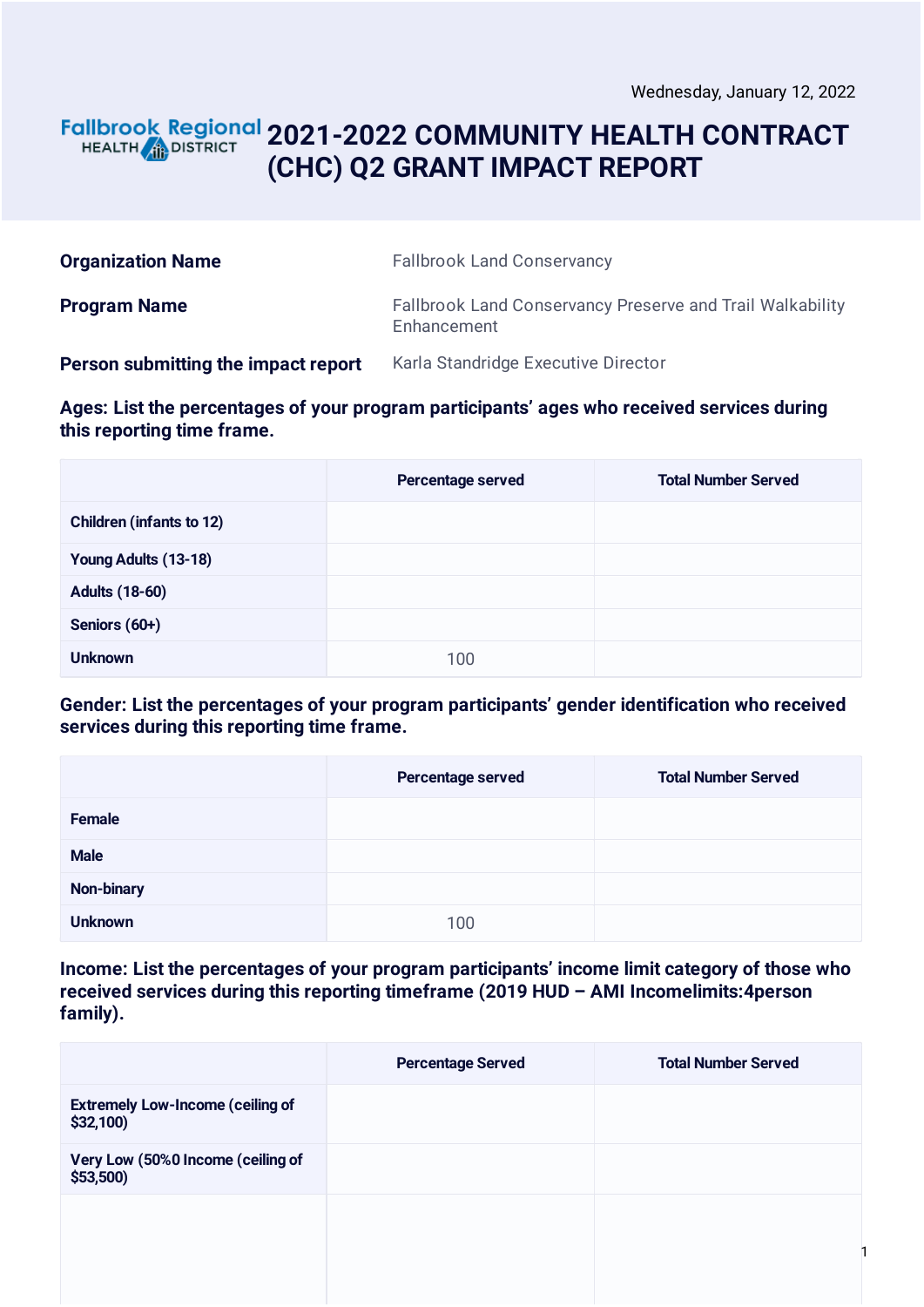|                                          | <b>Percentage Served</b> | <b>Total Number Served</b> |
|------------------------------------------|--------------------------|----------------------------|
| Low (80%) Income (ceiling of<br>\$85,600 |                          |                            |
| <b>Higher than listed limits</b>         |                          |                            |
| <b>Unknown</b>                           | 100                      |                            |

**benefited (participant/client)from this program:**

## **GOALS & OBJECTIVES**

#### **Goal 1 & Objectives: From your application, please provide your measurable outcomes for each of your stated objectives.**

Improve, maintain, and promote FLC trails and open spaces in an effort to provide safe and reliable trails accessible to people of all abilities in order to advance the wellbeing of District residents.

Obj 1. Maintain and improve 13 miles of FLC trails to ensure safety and accessibility. Success will be measured by miles of trails maintained or improved. This is an ongoing task to meet the larger goal.

FLC staff, including Preserve Manager and Assistant Preserve Manager, maintained FLC's network of 13 miles of trails, as well as continued improvements on a new preserve with approximately 1 mile of trails (Pala Mesa 36). The majority of staff time was spent at Monerate Mountain and Los Jilgueros Preserves, the preserves most heavily used. Staff trimmed vegetation to widen trails, corrected erosive portions of trails, and removed trash and debris from preserves. Additional work is being performed at Dinwiddie Preserve to remove brush and open trails for increased visibility. FLC has also began preparing its Gird Valley Preserve for an official opening. This Preserve offers a one mile, moderate looped trail behind the Monserate Winery property. Trail work to be completed includes installing steps and handrails and filling washes in trails and diverting water to prevent future problems. A trail map and preserve signage is in the initial stages of development.

Obj 2. Collect trail use data via infrared trail counters to inform management decisions and gauge overall preserve use. Infrared trail counters installed at the trailheads will provide total number of hiking trips per preserve per month. Data can be extrapolated to provide a further breakdown of peak use times.

Trail counter data is below.

Notes: 1. The trail counter at Heller's Bend Preserve was vandalized and stolen so no data is available. A new counter has been ordered but has not yet arrived due to supply chain issues. 2. The trail counter at Los Jilgueros was previously stolen and the replacement was moved to a new location. Data collection errors occurred and the data is inaccurate. The trail counter was moved to a new location but errors still occured. Issues were finally corrected in December. 3. The Palomares House and Garden hosts weekly volunteer events. The counts at this location are high because volunteers regularly pass through the entrance for materials, supplies, etc.

Dinwiddie Preserve: October: 928 November: 748 December: 536 Engel Family Preserve: October: 32 November: 93 December: 22 Karen Tucker at Hellers Bend: NO DATA Los Jilgueros: October: NO DATA November: NO DATA December: 5,374 Monserate Mt. 1: October: 4,170 November: 4,586 December: 3,334 Palomares House & Garden: October: 20,012 November: 17,509 December: 6,486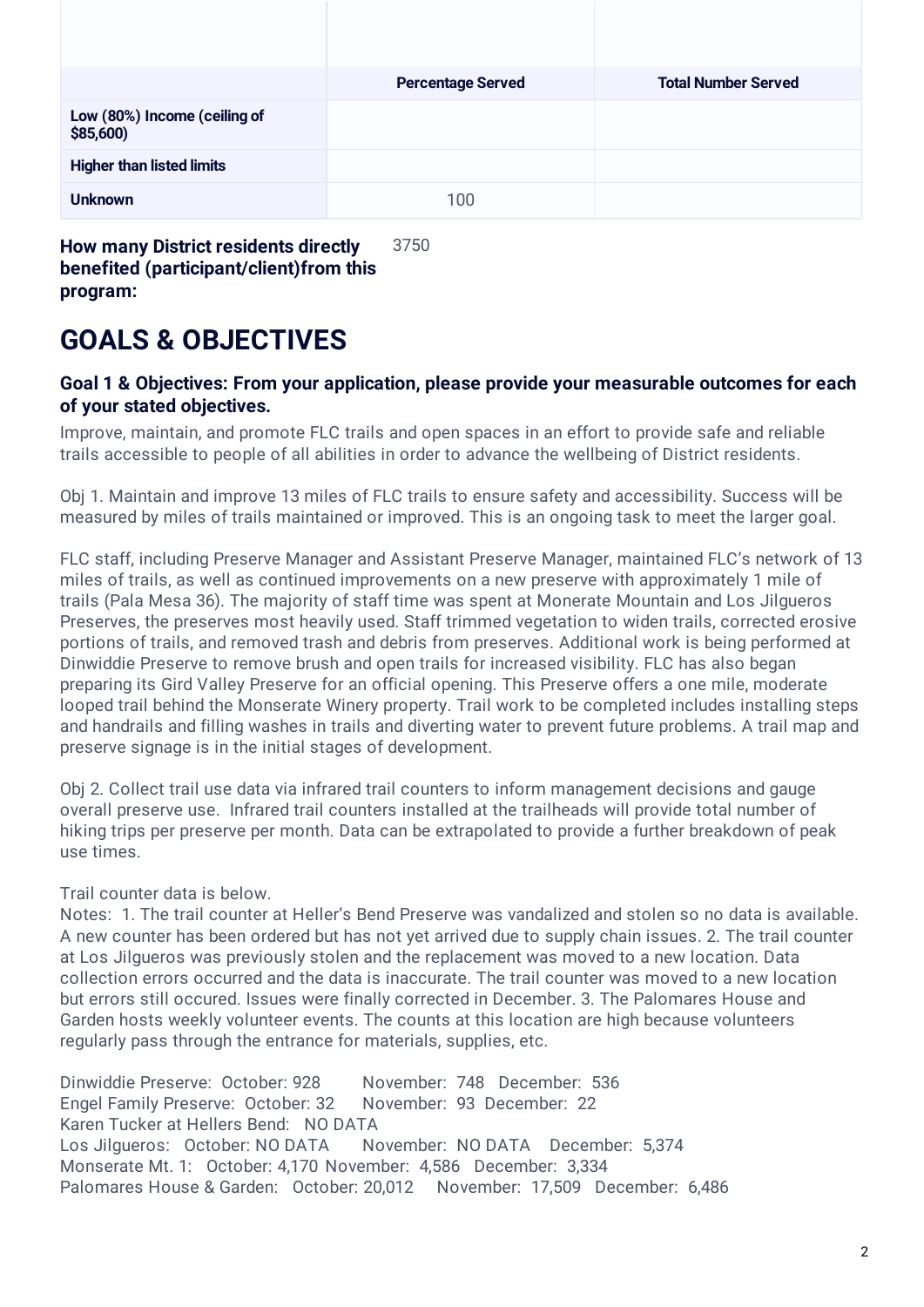Obj 3. Promote FLC trails to District residents and local healthcare providers. FLC will conduct outreach via email, social media, print media, in person (or electronic) meetings, and other communications to community members and local healthcare providers. Communications will be at least monthly. During the first quarter, FLC staff will connect with ParkRx program personnel to explore the feasibility of expanding the program to our area.

FLC Executive Director has connected with ParkRx staff. FLC and ParkRx representatives are in discussions. Due to the isolated nature of Fallbrook and limited connectivity/walkability of our community, it may be difficult to implement this or a similar program, as many of our community members have limited means of transportation.

Obj 4. Collect preserve usage demographic data via a survey posted at trailheads. FLC will develop or expand upon an existing survey to gather demographic and usage data of program participants. This data will be available at the close of the grant term to allow for ample time for participation.

In progress. FLC is working with graduate students to develop a new user survey. Due to the holidays, the final meeting has been postponed until 1/21/22.

#### **Goal 2 & Objectives: From your application, please provide your measurable outcomes for each of your stated objectives.**

NA

# **PARTICIPANT SUCCESS STORY**

#### **Participant Success Story:**

I regularly hike FLC's Monserate Mountain Preserve at least three times per week. I have been doing so since March 2020, shortly after the Covid-19 pandemic first hit. I have found solitude hiking and connecting with nature and I have also gained stamina. Overall, I feel healthier. I have ditched my gym membership and am spending more time outdoors exploring.

- Anonymous trail user

\*We do not have a photo of this specific user, but we have several general photos that we can share if you would like

## **ACKNOWLEDGEMENT**

#### **Please describe how the Fallbrook Regional Health District's investment in this program was acknowledged during this reporting timeframe.**

The FRHD's investment was acknowledged via FLC's website (FRHD logo), e-news, and at the Los Jilgueros Preserve trailhead kiosk. Additionally, Los Jilgueros Preserve and Monserate Mountain trail maps were distributed to community members at events and the FRHD logo is present on this map/brochure.

**Acknowledgment example: please upload an example of one method in which the District was acknowledged. pdf** 



### **BUDGET**